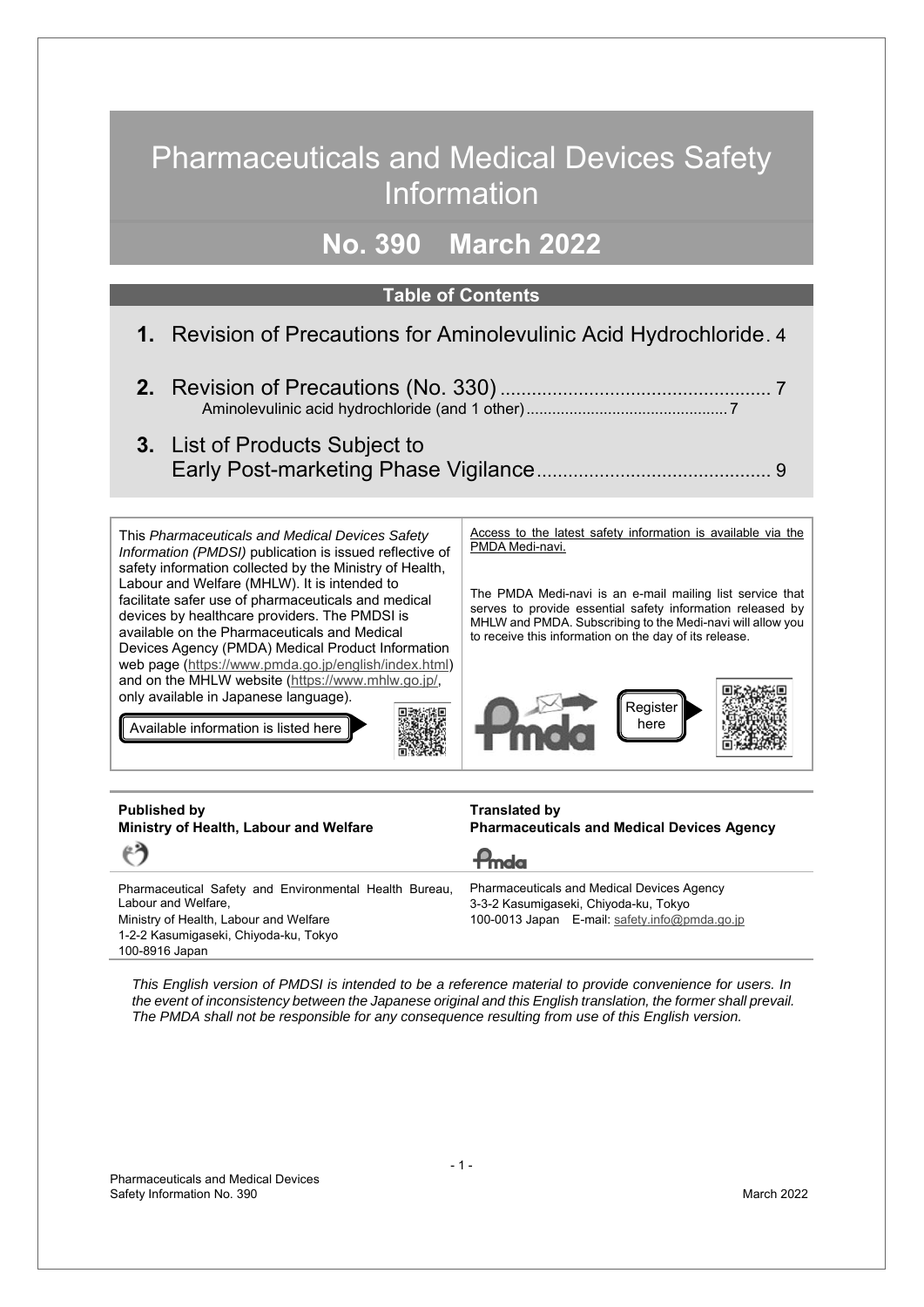### **Pharmaceuticals and Medical Devices Safety Information**

#### **No. 390 March 2022**

**Ministry of Health, Labour and Welfare**

**Pharmaceutical Safety and Environmental Health Bureau, Japan**

#### **[ Outline of Information ]**

| No. | <b>Subject</b>                                                                                  | <b>Measures</b> | <b>Outline of Information</b>                                                                                                                                                                                                                                                                                                                                                                                                                                                              | Page |
|-----|-------------------------------------------------------------------------------------------------|-----------------|--------------------------------------------------------------------------------------------------------------------------------------------------------------------------------------------------------------------------------------------------------------------------------------------------------------------------------------------------------------------------------------------------------------------------------------------------------------------------------------------|------|
|     | <b>Revision of</b><br><b>Precautions for</b><br><b>Aminolevulinic Acid</b><br>Hydrochloride     |                 | Precautions in the package inserts of<br>aminolevulinic acid hydrochloride have<br>been revised recently regarding<br>contraindications and contraindications<br>for co-administrations, etc. based on the<br>deliberation in the 24th Fiscal year 2021<br>Subcommittee on Drug Safety of the<br>Committee on Drug Safety in the<br><b>Pharmaceutical Affairs and Food</b><br>Sanitation Council held on December<br>20, 2021. This section will introduce the<br>details of the revision. |      |
| 2   | <b>Revision of Precautions</b><br>(No.330)                                                      | $\overline{P}$  | Aminolevulinic acid hydrochloride (and 1<br>other)                                                                                                                                                                                                                                                                                                                                                                                                                                         |      |
| 3   | <b>List of Products</b><br><b>Subject to Early Post-</b><br>marketing Phase<br><b>Vigilance</b> |                 | List of products subject to Early Post-<br>marketing Phase Vigilance as of<br>January 31, 2022.                                                                                                                                                                                                                                                                                                                                                                                            | 9    |

*E:* Distribution of Dear Healthcare Professional Letters of Emergency Communications, *R:* Distribution of Dear Healthcare Professional Letters of Rapid Communications, *P*: Revision of Precautions, *C*: Case Reports

### **Reporting of safety information such as adverse reactions to the Minister of**

**Health, Labour and Welfare is a duty of medical and pharmaceutical providers.** If medical and pharmaceutical providers such as physicians, dentists, and pharmacists detect adverse reactions, infections associated with drugs or medical devices, or medical device adverse events, it is mandatory for such providers to report them to the Minister of Health, Labour and Welfare directly or through the marketing authorization holder. As medical and pharmaceutical providers, drugstore and pharmacy personnel are also required to report safety issues related to drugs and medical devices.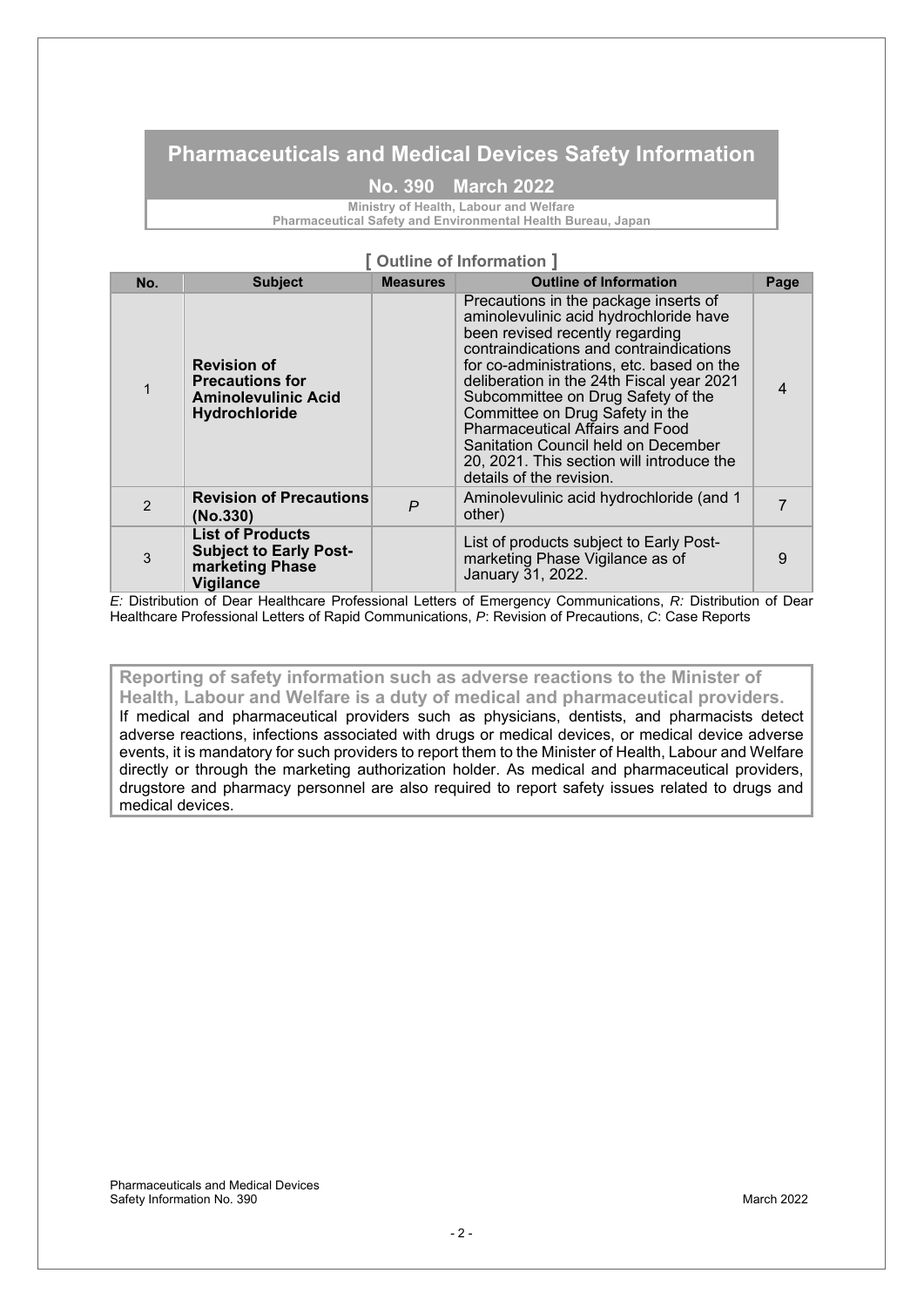### **Abbreviations**

| <b>ADR</b>   | Adverse drug reaction                                 |
|--------------|-------------------------------------------------------|
| <b>ALA</b>   | Aminolevulinic acid hydrochloride                     |
| <b>EPPV</b>  | Early Post-marketing Phase Vigilance                  |
| FY.          | <b>Fiscal Year</b>                                    |
| <b>MAH</b>   | Marketing authorization holder                        |
| <b>MHLW</b>  | Ministry of Health, Labour and Welfare                |
| <b>PDD</b>   | Photodynamic diagnosis                                |
| <b>PMDA</b>  | <b>Pharmaceuticals and Medical Devices Agency</b>     |
| <b>PPIX</b>  | Protoporphyrin IX                                     |
| <b>PSD</b>   | <b>Pharmaceutical Safety Division</b>                 |
| <b>PSEHB</b> | Pharmaceutical Safety and Environmental Health Bureau |
| SJW          | St. John's Wort                                       |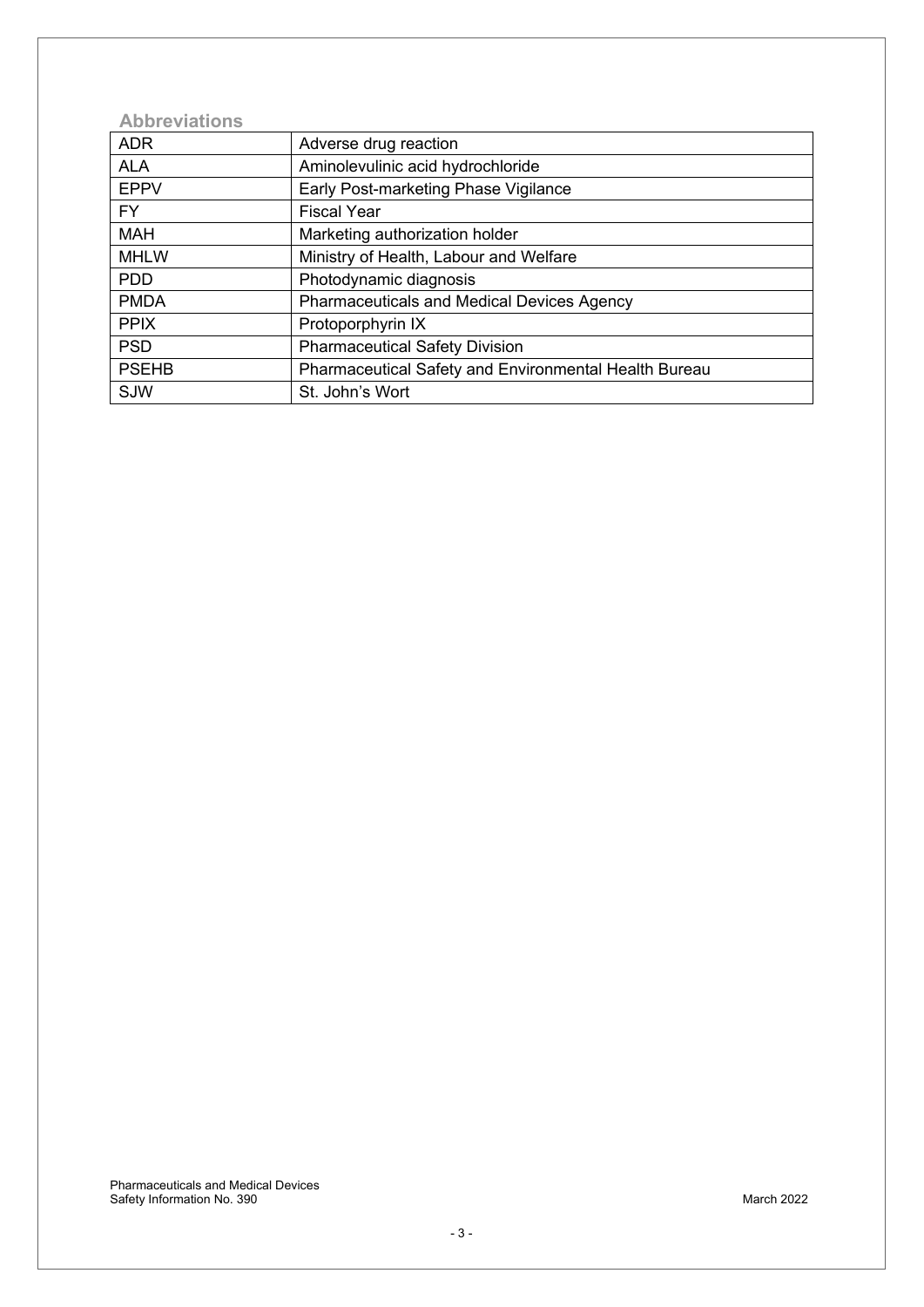# **1**

# <span id="page-3-0"></span>**Revision of Precautions for Aminolevulinic Acid Hydrochloride**

#### **1. Introduction**

Aminolevulinic acid hydrochloride (brand name: Alabel Oral 1.5 g, Alaglio Divided Granules 1.5 g, hereinafter referred to as "ALA") is a photodynamic diagnosis (PDD) agent. The ALA oral agent (brand name: Alabel Oral 1.5 g) was approved for marketing on March 25, 2013 for the indication of "visualization of malignant tissue during malignant glioma resection" and the granule formulation of ALA was approved for marketing on September 27, 2017 as indicated for "visualization of non-muscle invasive bladder cancer during transurethral resection of the bladder tumor". Because of photosensitivity as a known adverse reaction to ALA, precaution for photosensitivity has been in place in the Japanese package inserts of the ALA oral agent and the granule formulation (hereinafter referred to as the "ALA preparations") since the time of approval for ALA, with drugs known to cause photosensitivity and food containing St. John's Wort (hereinafter referred to as "SJW") noted as contraindications and contraindications for coadministration.

Recently, precautions for ALA such as contraindications and contraindications for coadministrations have been revised based on the deliberation in the 24th Fiscal year (FY)2021 Subcommittee on Drug Safety of the Committee on Drug Safety in the Pharmaceutical Affairs and Food Sanitation Council (hereinafter referred to as "the Subcommittee on Drug Safety") held on December 20, 2021. This section will introduce the details of the revision.

#### **2. Background**

ALA is metabolized in vivo to protoporphyrin IX (hereinafter referred to as "PPIX"), which is a photosensitive substance, and accumulates in a tumor-specific manner. In the operative filed, ALA visualizes tumor sites by utilizing the nature of PPIX that emits red fluorescent light when excited by blue light. Because of photosensitivity as a known adverse reaction to ALA, precaution for photosensitivity has been in place in the Japanese package inserts of ALA preparations since the time of approval for ALA. Besides, drugs known to cause photosensitivity and food containing SJW have been noted as contraindications and contraindications for co-administration because of the concern about an enhanced photosensitivity by these drugs and food when the ALA preparations are co-administered with them.

On June 7 and on July 1, 2021, requests for revision of precautions were submitted to the Pharmaceutical Safety Division, Pharmaceutical Safety and Environmental Health Bureau, Ministry of Health, Labour and Welfare (hereinafter the "Pharmaceutical Safety Division") from the Japanese Urological Association and Japan Urological Photodynamic Society, and from Japan Photodynamic Neurosurgical Society, respectively. The former requested that the contraindication for coadministration with "drugs known to cause photosensitivity" be revised to precaution for coadministration for the ALA granule formulation and the latter that the contraindication for coadministration with "drugs known to cause photosensitivity" be revised to precaution for coadministration for the ALA oral agent, as well as that the 2 weeks after administration as the period of contraindication for co-administration be changed to 24 hours before and after administration as the period of caution for co-administration for the ALA oral agent.

The reasons for these requests included the following:

The "drugs known to cause photosensitivity" include drugs that are frequently used after neurosurgery such as psychotropic drugs (diazepam, carbamazepine, etc.), NSAIDs (ketoprofen, etc.), and hypotensives (nifedipine, etc.) as well as those used in general clinical

Pharmaceuticals and Medical Devices Safety Information No. 390 **March 2022** March 2022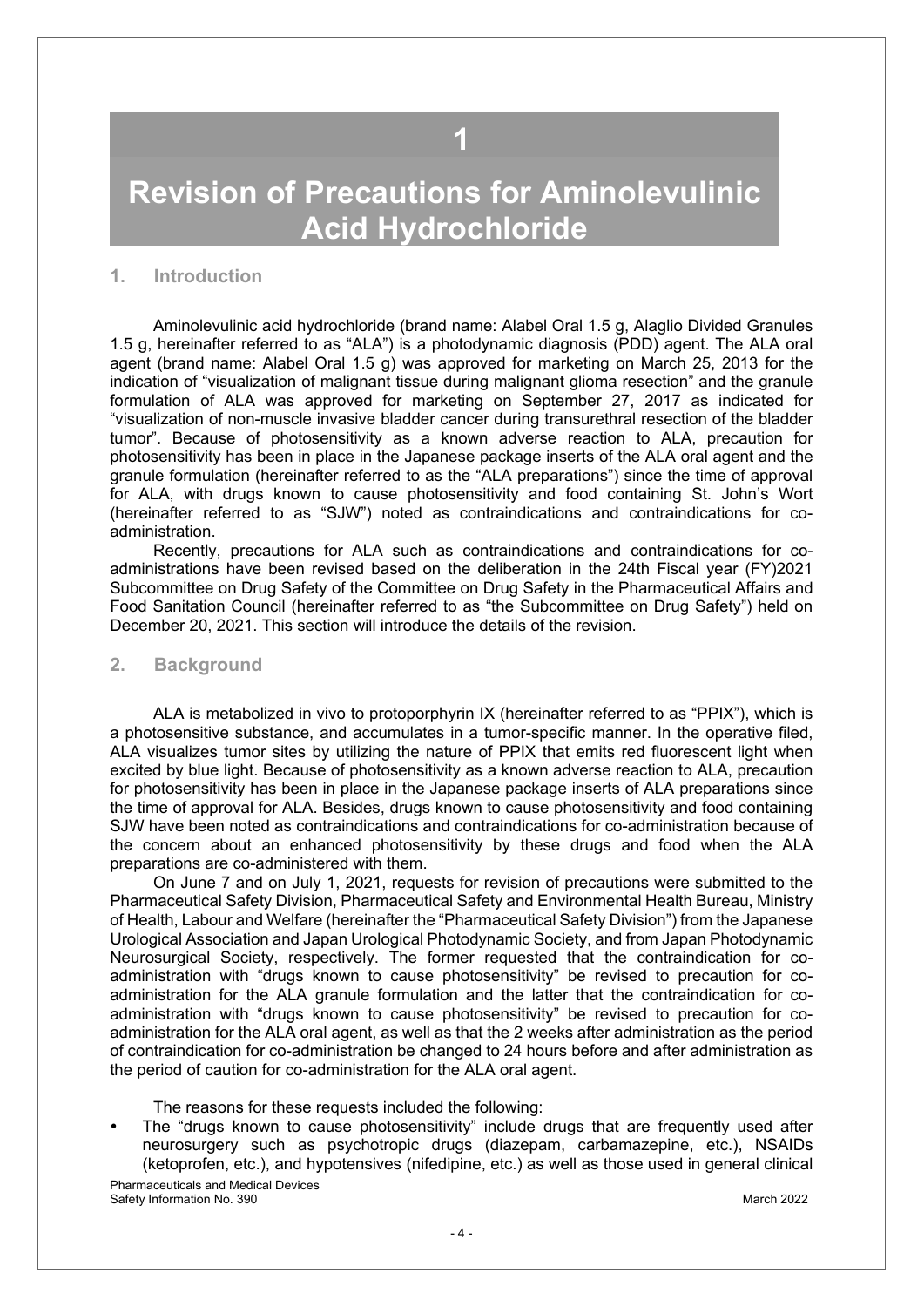practice to prevent infections after transurethral surgery such as fluoroquinolones and sulfamethoxazole/trimethoprim (ST) combination drugs.

- The current contraindications limit best options when use of tetracyclines, sulfonamides, fluoroquinolones, or hypericin is absolutely necessary.
- The "drugs known to cause hypersensitivity" are extensive with 228 ingredients (as of August 21, 2019) making it extremely difficult to verify the drugs brought in at the time of admission in actual clinical practice.
- The 2 weeks of post-surgery contraindication for co-administration with "drugs known to cause photosensitivity" could profoundly affect the treatment of co-morbidities if no alternative drugs are available and cases of abandoned photodynamic diagnosis-transurethral resection of the bladder tumor (hereinafter referred to as "PDD-TURBT") have been reported because of a drug contraindicated for co-administration identified among those brought-in at hospital admission.

Of note, the request from Japan Photodynamic Neurosurgical Society also sought, in addition to the revision of the current contraindications for co-administration to precautions for coadministration, a revision of the period of caution for co-administration to 24 hours before and after administration of ALA on the grounds that 2 weeks of contraindication for co-administration is unlikely to be necessary because the time to maximum plasma concentration and elimination halflife are 0.83 hours following administration and 2.27 hours, respectively, for ALA, and 6.17 hours following administration and 4.91 hours, respectively, for PPIX.

Taking into account the requests from the academic societies mentioned above, MHLW decided to consider revision of the contraindications and contraindications for co-administration, etc.

#### **3. Deliberation by the Subcommittee on Drug Safety**

The results of the investigation of the current description in Japanese and overseas guidelines as well as in overseas package inserts, results of the use-results survey, or the current status of adverse reaction reports/studies/reports on measures etc. are as follows.

(1) Removal of drugs known to cause photosensitivity and food containing SJW from the CONTRAINDICATIONS section and Contraindications for Co-administration section to be listed under the Precautions for Co-administration section.

- The "drugs known to cause photosensitivity" include drugs that are frequently used after neurosurgery as well as those used in general clinical practice for prevention of infections after transurethral surgery. Contraindicating these drugs for co-administration is hampering actual clinical practice.
- The current IMPORTANT PRECAUTIONS section includes a cautionary statement that patients should avoid intense light at least for 48 hours following administration of ALA, thereby addressing the risk reduction of photosensitivity.
- No data have been identified in the adverse reactions reports, published literature, textbooks, clinical practice guidelines, or other related materials in Japan and overseas that raise a particular concern in clinical practice regarding the co-administration with "drugs known to cause photosensitivity" as well as with food containing SJW.

(2) Period of special caution for co-administration with "drugs known to cause photosensitivity" and food containing SJW

- No data have been identified in the adverse reactions reports, published literature, textbooks, clinical practice guidelines, or other related materials in Japan and overseas that raise a particular concern in clinical practice regarding the co-administration with "drugs known to cause photosensitivity" as well as with food containing SJW.
- While the request specified 24 hours following administration as the maximum duration, considering the period of at least 48 hours following administration of ALA to avoid intense light specified in the IMPORTANT PRECAUTIONS section, precaution is also necessary for co-administration with "drugs known to cause photosensitivity" or food containing SJW for the same length of time. Of note, the specified light interception time reflects a reported fact that the reduced minimal erythema dose (MED), as an indication of enhanced photosusceptibility,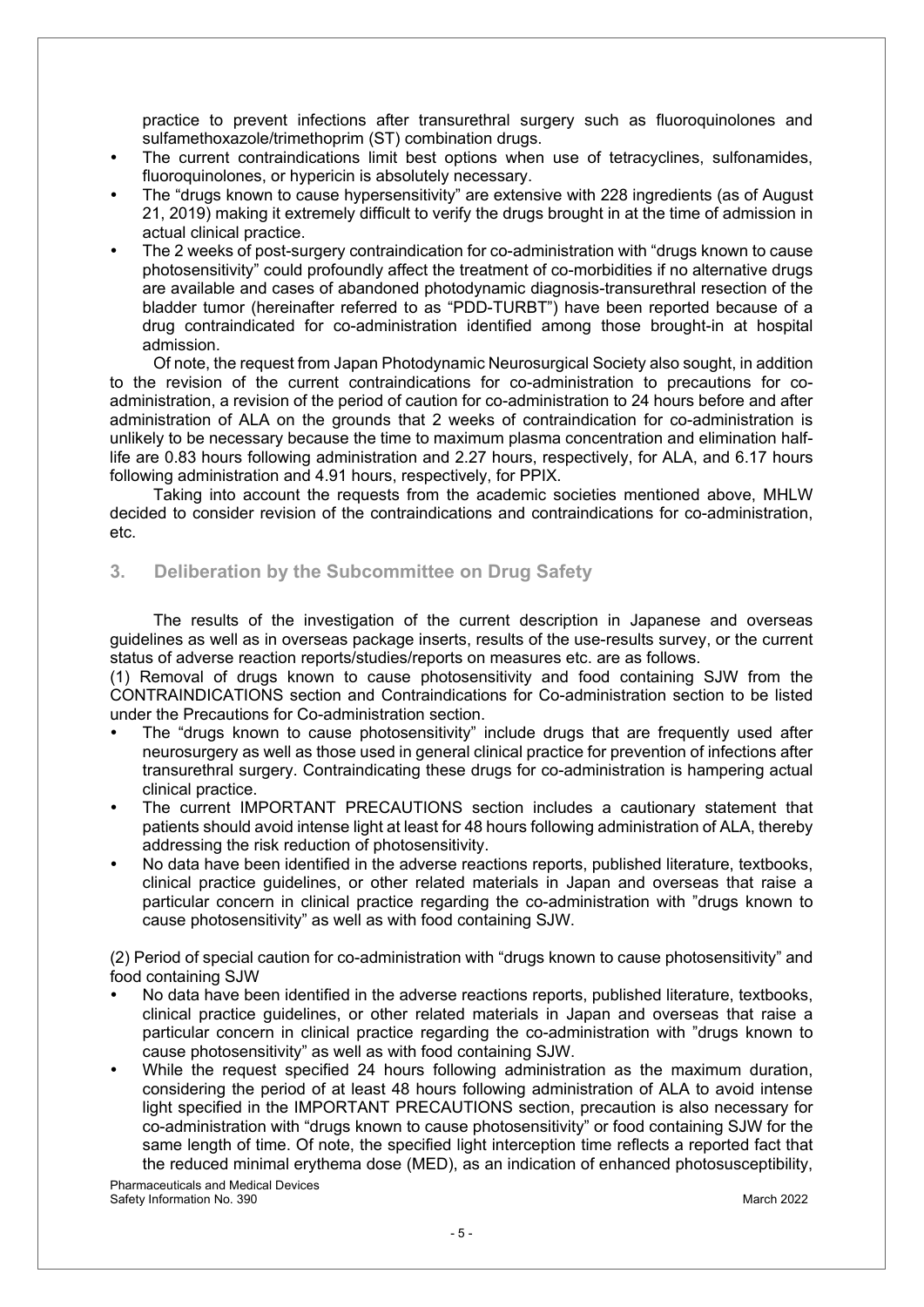returned to the baseline in 48 hours following administration and that some of the adverse events related to photosensitivity observed in overseas clinical studies had developed 2 days after administration of this drug.

Given the above results of the investigation, the Subcommittee on the Drug Safety concluded that the package inserts of ALA preparations may be revised by reinstating the current contraindications for co-administration with the "drugs known to cause photosensitivity" and food containing SJW as precautions for co-administration, with the period of special caution for coadministration revised to 48 hours after administration of ALA.

#### **4. Closing remark**

Healthcare professionals are requested to understand the gist of the revision this time and to carefully check the revised electronic package inserts for a careful decision on the co-administration of aminolevulinic acid hydrochloride with "drugs known to cause photosensitivity" or food containing SJW. Continued cooperation by healthcare professionals for proper use of this drug would be appreciated.

### **[References]**

Materials 1-1 to 1-4 of the 24th FY 2021 Subcommittee on Safety Measures of the Committee on Drug Safety in the Pharmaceutical Affairs and Food Sanitation Council (held on December 20, 2021)

https://www.mhlw.go.jp/stf/newpage\_22790.html (only in Japanese)

Revision of Precautions (PSEHB/PSD Notification No. 0106-1 dated January 6, 2022) https://www.mhlw.go.jp/content/000875491.pdf (only in Japanese) English translation by PMDA (January 6, 2022) https://www.pmda.go.jp/english/safety/info-services/drugs/revision-of-precautions/0009.html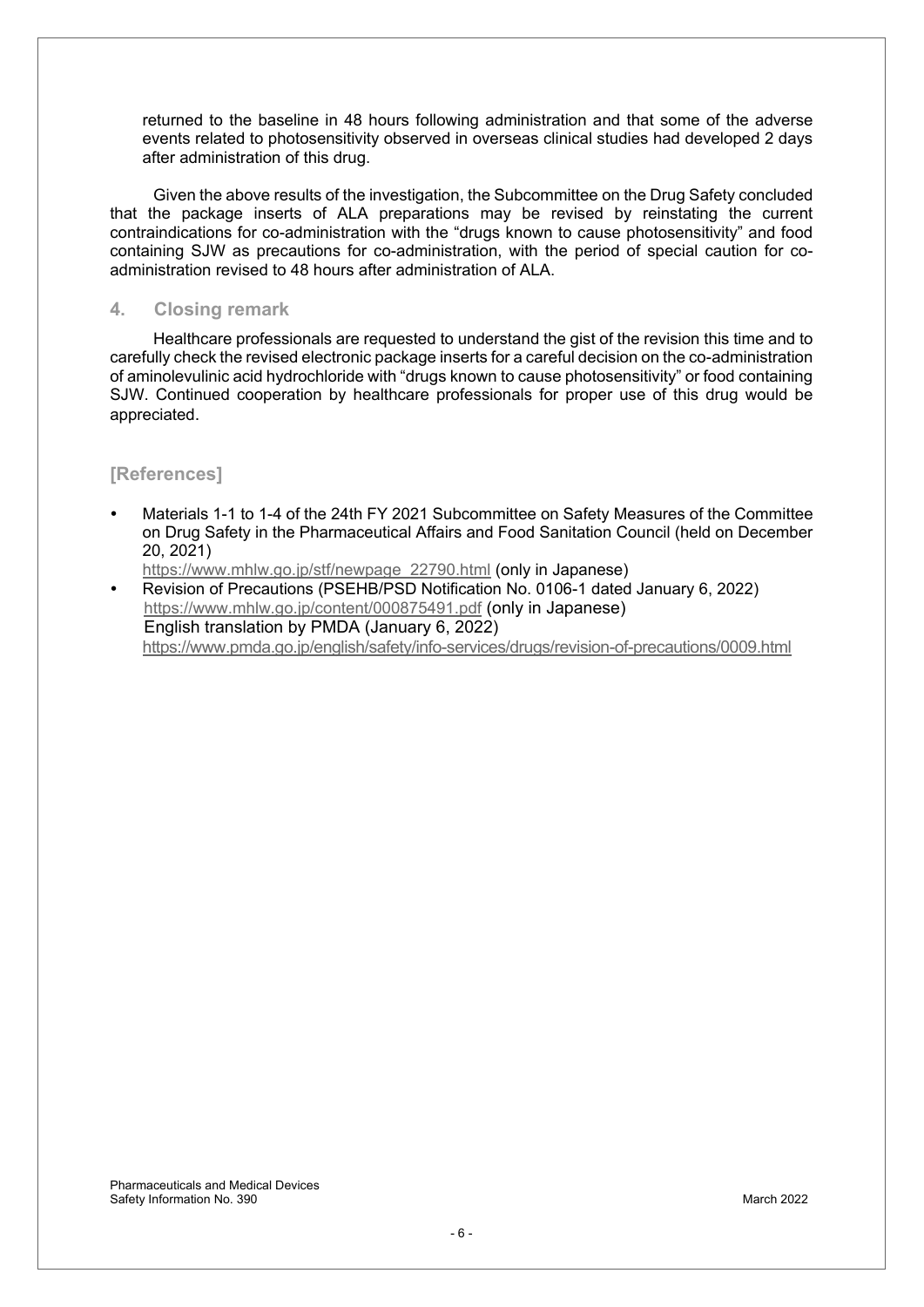# **2 Revision of Precautions (No.330)**

<span id="page-6-0"></span>This section presents details of revisions to the Precautions of package inserts and brand names of drugs that have been revised in accordance with the Notifications dated January 6, February 3, 2022.

### 1 Other diagnostic agents

### **Aminolevulinic acid hydrochloride**

**Brand name** [1] Alabel Oral 1.5 g (Nobelpharma Co., Ltd.), [2] Alaglio Divided Granules 1.5 g (SBI Pharmaceuticals Co., Ltd.)

**[Under Old instructions] Contraindications** (deleted) **Drug Interactions Contraindications for Co-administration** (deleted) **Precautions for Coadministration (newly added)**

| Drugs                                                                                                                                                 | Signs, Symptoms,<br>and Treatment                                                                                                                                                                                                                                                                                             | Mechanism and Risk<br>Factors                                                                                                                                                                                                             |  |
|-------------------------------------------------------------------------------------------------------------------------------------------------------|-------------------------------------------------------------------------------------------------------------------------------------------------------------------------------------------------------------------------------------------------------------------------------------------------------------------------------|-------------------------------------------------------------------------------------------------------------------------------------------------------------------------------------------------------------------------------------------|--|
| Drugs known to cause<br>photosensitivity:<br>Tetracyclines,<br>sulfonamides,<br>or<br>fluoroquinolones, etc.<br>Food containing<br>St.<br>John's Wort | Caution<br>should<br>be<br>for<br>exercised<br>photosensitivity<br>that<br>may occur.<br>48<br>For<br>hours<br>after<br>administration of this<br>particularly,<br>drug<br>administration of the<br>drugs or ingestion of<br>the food listed on the<br>left-hand side should<br>preferably be avoided<br>as much as possible. | is<br>This<br>drua<br>metabolized<br>vivo<br>in<br>into a photo-sensitive<br>substance.<br>Co-<br>administration of<br>the<br>drugs or ingestion of<br>the food listed on the<br>left-hand<br>side<br>may<br>enhance<br>photosensitivity. |  |

| Contraceptives<br>$\overline{2}$<br>contraception)    | Levonorgestrel (preparations indicated for emergency                                                                                                                                                                                                                                                                                             |
|-------------------------------------------------------|--------------------------------------------------------------------------------------------------------------------------------------------------------------------------------------------------------------------------------------------------------------------------------------------------------------------------------------------------|
| <b>Brand name</b><br>[Under Old instructions]         | Norlevo Tablet 1.5 mg (Aska Pharmaceutical Co., Ltd.), and the others                                                                                                                                                                                                                                                                            |
| <b>Important Precautions</b>                          | Prior to administration of this drug, the absence of pregnancy should be<br>confirmed. In addition, the current and past presence or absence of<br>abnormal hepatic function and heart or renal diseases should be<br>confirmed through an interview or other appropriate measures.                                                              |
| Use during Pregnancy,<br><b>Delivery or Lactation</b> | This drug should not be administered to pregnant women. [This drug is<br>not effective in an existing pregnancy.]                                                                                                                                                                                                                                |
| (newly added)                                         | An observational study conducted overseas has reported that there<br>were no differences in the incidence of foetal malformation, miscarriage,<br><u>or any other adverse pregnancy outcomes in pregnancies, despite</u><br>taking levonorgestrel as an emergency contraceptive compared with<br>pregnancies without exposure to levonorgestrel. |
| (newly added)                                         | Other Precautions<br>External genital abnormality has been reported in infants born to women                                                                                                                                                                                                                                                     |

Pharmaceuticals and Medical Devices Safety Information No. 390 March 2022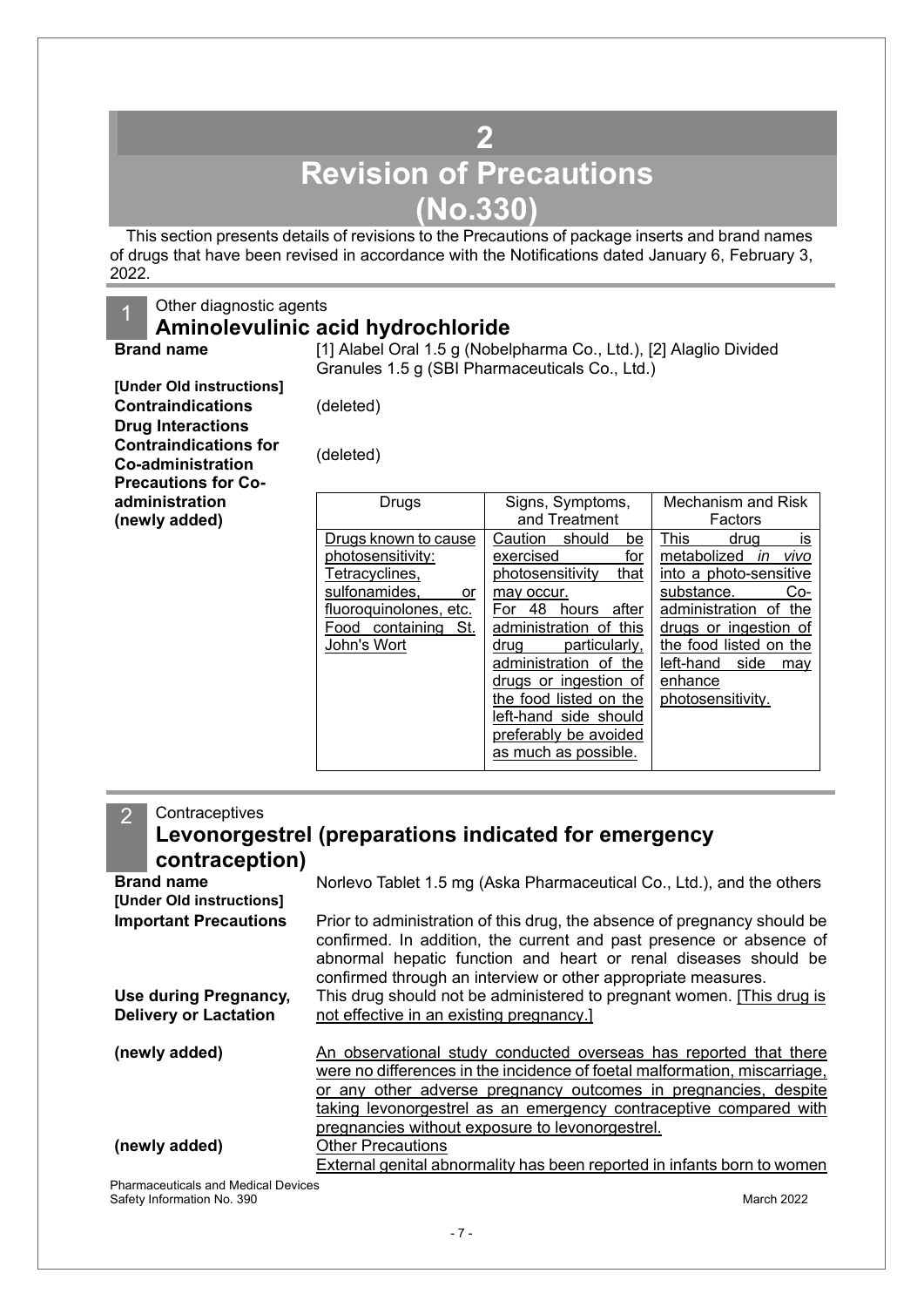|                               | who used other progestogen preparations, although not for the purpose     |  |  |
|-------------------------------|---------------------------------------------------------------------------|--|--|
|                               | of emergency contraception.                                               |  |  |
| [Under New instructions]      |                                                                           |  |  |
| <b>8. IMPORTANT</b>           | This drug is indicated for avoidance of pregnancy sought after sexual     |  |  |
| <b>PRECAUTIONS</b>            | intercourse. For planned contraception, more effective contraceptive      |  |  |
| (newly added)                 | options such as oral contraceptives should be used whenever possible.     |  |  |
|                               | Pregnancy may not be avoided following administration of this drug.       |  |  |
|                               | Instructions on appropriate options for routine contraception should be   |  |  |
|                               | given by the healthcare provider.                                         |  |  |
|                               | Prior to administration of this drug, the following should be confirmed:  |  |  |
|                               | . The person is not pregnant.                                             |  |  |
|                               | The current and past presence or absence of abnormal hepatic function     |  |  |
|                               | and heart or renal diseases through an interview or other appropriate     |  |  |
|                               | measures.                                                                 |  |  |
| <b>9. PRECAUTIONS</b>         |                                                                           |  |  |
| <b>CONCERNING</b>             |                                                                           |  |  |
| <b>PATIENTS WITH</b>          | (deleted)                                                                 |  |  |
| <b>SPECIFIC</b>               |                                                                           |  |  |
| <b>BACKGROUNDS</b>            |                                                                           |  |  |
| 9.4 Patients with             |                                                                           |  |  |
| <b>Reproductive Potential</b> |                                                                           |  |  |
| 9.5 Pregnant Women            | This drug should not be administered. This drug is not effective in an    |  |  |
|                               | existing pregnancy.                                                       |  |  |
| (newly added)                 | An observational study conducted overseas has reported that there         |  |  |
|                               | were no differences in the incidence of foetal malformation, miscarriage, |  |  |
|                               | or any other adverse pregnancy outcomes in pregnancies, despite           |  |  |
|                               | taking levonorgestrel as an emergency contraceptive compared with         |  |  |
|                               |                                                                           |  |  |
| (newly added)                 | pregnancies without exposure to levonorgestrel.                           |  |  |
|                               | 15. OTHER PRECAUTIONS                                                     |  |  |
|                               | 15.1 Information Based on Clinical Use                                    |  |  |
|                               | External genital abnormality has been reported in infants born to women   |  |  |
|                               | who used other progestogen preparations, although not for the purpose     |  |  |
|                               | of emergency contraception.                                               |  |  |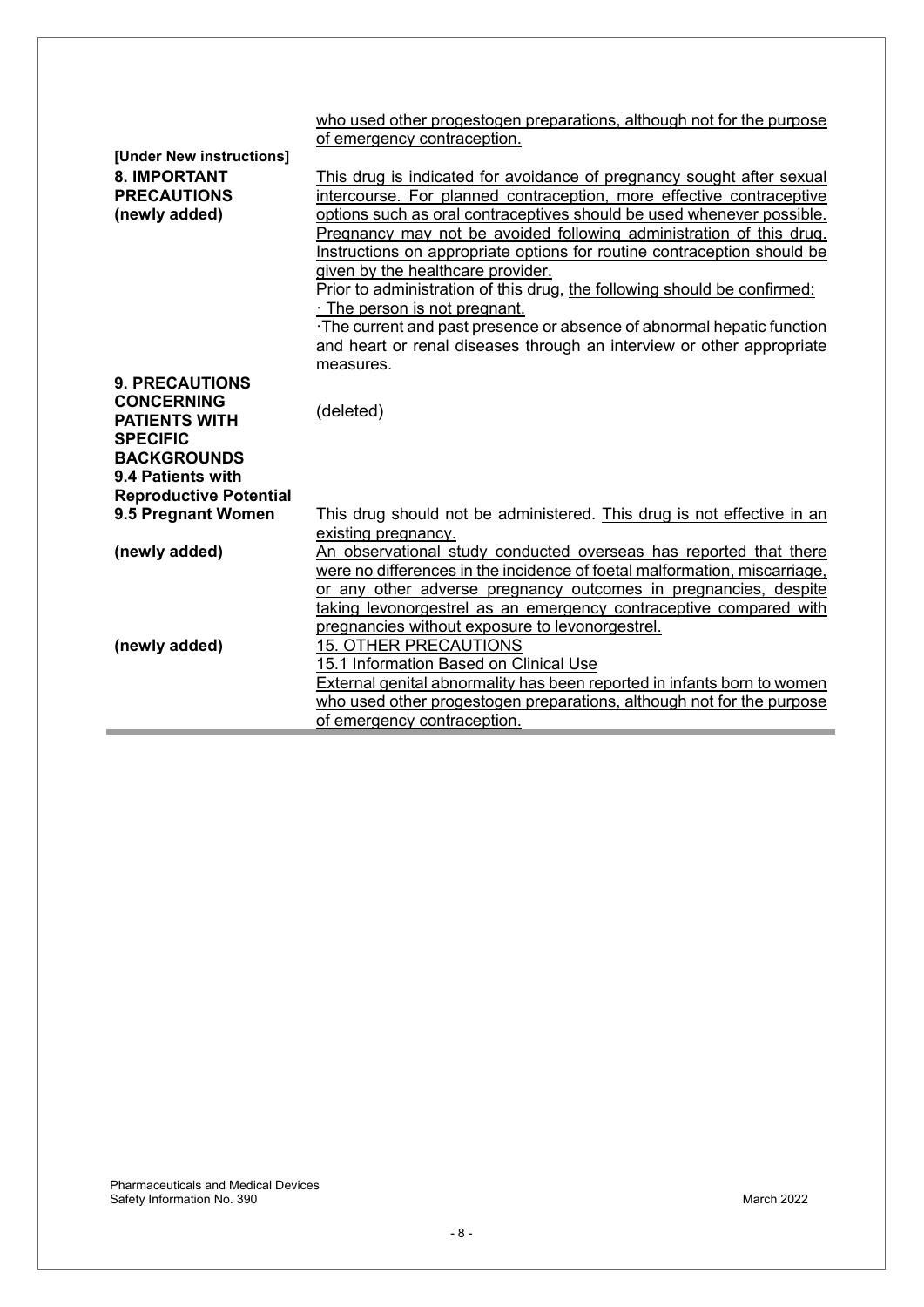# <span id="page-8-0"></span>**List of Products Subject to Early Post-marketing Phase Vigilance**

**3**

Early Post-marketing Phase Vigilance (EPPV) was established in 2001. This unique system for newly-approved drug products refers to any safety assurance activities that are conducted within a period of 6 months just after marketing of a new drug. The MAH responsible for a new drug in the EPPV period is required to collect adverse drug reactions (ADRs) data from all medical institutions where the drug is used and to take safety measures as appropriate. The aim of EPPV is to promote the rational and appropriate use of drugs in medical treatments and to facilitate prompt action for the prevention of serious ADRs. EPPV is specified as a condition of product approval.

(As of 31 January 2022)

|   | Nonproprietary name<br><b>Brand name</b>                                                                         | Name of the MAH                                  | Date of EPPV initiate |
|---|------------------------------------------------------------------------------------------------------------------|--------------------------------------------------|-----------------------|
| ◉ | Tocilizumab (genetical recombination) <sup>*1</sup><br>Actemra for Intravenous Infusion 80 mg, 200<br>mg, 400 mg | Chugai Pharmaceutical<br>Co., Ltd.               | January 21,<br>2022   |
| ◎ | 3-lodobenzylguanidine (131)<br>Raiatt MIBG-I 131 Injection                                                       | <b>FUJIFILM Toyama</b><br>Chemical Co., Ltd.     | January 18,<br>2022   |
|   | Molnupiravir<br>Lagevrio Capsules 200 mg                                                                         | MSD K.K.                                         | December 24,<br>2021  |
|   | Prasugrel hydrochloride* <sup>2</sup><br>Efient Tablets 2.5 mg, 3.75 mg                                          | Daiichi Sankyo Co., Ltd.                         | December 24,<br>2021  |
|   | Azilsartan<br>Azilva Granules 1%, Azilva Tablets 10 mg, 20<br>mg, 40 mg                                          | <b>Takeda Pharmaceutical</b><br>Company Limited. | December 16,<br>2021  |
|   | Abrocitinib<br>Cibingo Tablets 50 mg, 100 mg, 200 mg                                                             | Pfizer Japan Inc.                                | December 13,<br>2021  |
|   | Selpercatinib<br>Retevmo Capsules 40 mg, 80 mg                                                                   | Eli Lilly Japan K.K.                             | December 13,<br>2021  |
|   | Somapacitan (genetical recombination)<br>Sogroya Subcutaneous Injection 5 mg, 10<br>mg                           | Novo Nordisk Pharma<br>Ltd.                      | December 10,<br>2021  |
|   | Enfortumab vedotin (genetical<br>recombination)<br>Padcev for I.V. infusion 30 mg                                | Astellas Pharma Inc.                             | November 30,<br>2021  |
|   | Progesterone<br>F-meno capsules 100 mg                                                                           | Fuji Pharma Co., Ltd.                            | November 29,<br>2021  |

: Products for which EPPV was initiated after January 1, 2022

Pharmaceuticals and Medical Devices Safety Information No. 390 March 2022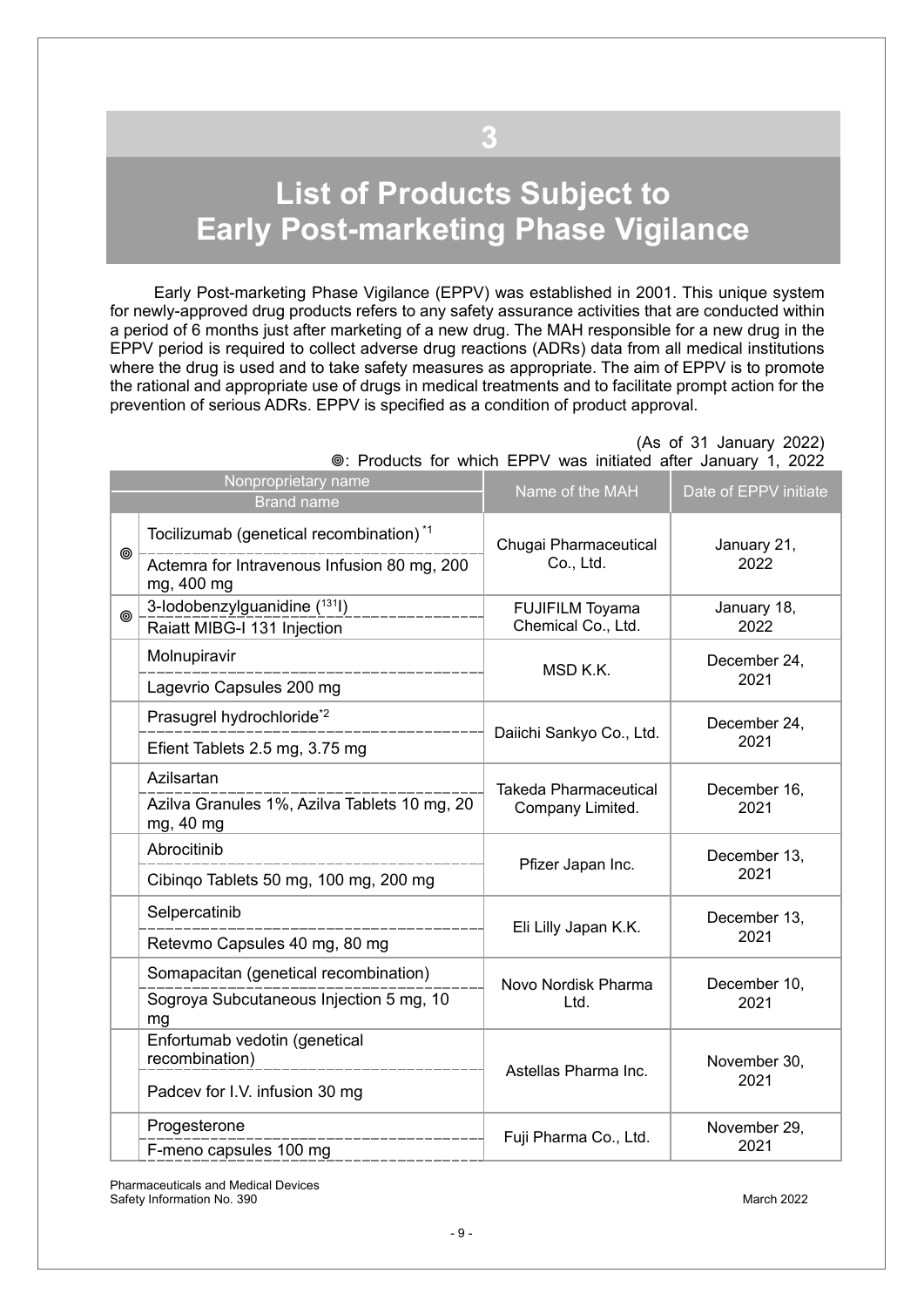| Nonproprietary name                                 | Name of the MAH                    | Date of EPPV initiate |
|-----------------------------------------------------|------------------------------------|-----------------------|
| <b>Brand name</b>                                   |                                    |                       |
| Avalglucosidase alfa (genetical<br>recombination)   | Sanofi K.K.                        | November 26,<br>2021  |
| Nexviazyme for I.V. Infusion 100 mg                 |                                    |                       |
| Tucidinostat <sup>*3</sup>                          |                                    | November 25,          |
| Hiyasta tablets 10 mg                               | Huya Japan G.K.                    | 2021                  |
| Empagliflozin <sup>*4</sup>                         | Boehringer Ingelheim               | November 25,          |
| Jardiance Tablets 10 mg                             | Japan, Inc.                        | 2021                  |
| Anifrolumab (genetical recombination)               |                                    | November 25,          |
| Saphnelo for I.V. infusion 300 mg                   | AstraZeneca K.K.                   | 2021                  |
| Relebactam hydrate/imipenem                         |                                    |                       |
| hydrate/cilastatin sodium                           |                                    | November 9,           |
| Recarbrio Combination for Intravenous Drip          | MSD K.K.                           | 2021                  |
| Infusion                                            |                                    |                       |
| Casirivimab (genetical recombination),              |                                    |                       |
| Imdevimab (genetical recombination)                 | Chugai Pharmaceutical<br>Co., Ltd. | November 5,<br>2021   |
| Ronapreve Injection Set 300, 1332                   |                                    |                       |
| Tucidinostat                                        | Huya Japan G.K.                    | October 20,           |
| Hiyasta tablets 10 mg                               |                                    | 2021                  |
| Follitropin delta (genetical recombination)         | <b>Ferring Pharmaceuticals</b>     | October 1,            |
| Rekovelle Pen for S.C. Injection 12 µg, 36          | Co., Ltd.                          | 2021                  |
| µg, 72 µg                                           |                                    | September 29,<br>2021 |
| Sotrovimab (genetical recombination)                | GlaxoSmithKline K.K.               |                       |
| Xevudy for Intravenous Injection 500 mg             |                                    |                       |
| L-Lysine hydrochloride, L-arginine<br>hydrochloride | FUJIFILM Toyama                    | September 29,         |
| Lysakare Injection                                  | Chemical Co., Ltd.                 | 2021                  |
| Lutetium (177Lu) hepato                             | <b>FUJIFILM Toyama</b>             | September 29,         |
| Lutathera Injection                                 | Chemical Co., Ltd.                 | 2021                  |
| Midazolam                                           | Alfresa Pharma                     |                       |
| Midafresa Injection 0.1%                            | Corporation                        | September 27,<br>2021 |
| Rituximab (genetical recombination) <sup>*5</sup>   |                                    |                       |
| Rituxan Intravenous Infusion 100 mg, 500            | Zenyaku Kogyo Co.,                 | September 27,         |
| mg                                                  | Ltd.                               | 2021                  |
| Sacubitril valsartan sodium hydrate <sup>*6</sup>   |                                    | September 27,         |
| Entresto Tablets 100 mg, 200 mg                     | Novartis Pharma K.K.               | 2021                  |
| Sirolimus <sup>*7</sup>                             |                                    | September 27,         |
| Rapalimus Tablets 1 mg                              | Nobelpharma Co., Ltd.              | 2021                  |
| lbrutinib <sup>*8</sup>                             | Janssen Pharmaceutical             | September 27,         |
| Imbruvica Capsules 140 mg                           | K.K.                               | 2021                  |
| Secukinumab (genetical recombination)               | Novartis Pharma K.K.               |                       |
| [1] Cosentyx for s.c. injection 150 mg syringe      |                                    | September 27,         |
| [2] Cosentyx for s.c. injection 150 mg pen          |                                    | 2021                  |
| [3] Cosentyx for s.c. injection 75 mg syringe       |                                    |                       |
| Dinutuximab (genetical recombination)               | <b>Ohara Pharmaceutical</b>        | September 22,         |
| Unituxin I.V. injection 17.5 mg/5 mL                | Co., Ltd.                          | 2021                  |
| Imeglimin hydrochloride                             | Sumitomo Dainippon                 | September 16          |
| Twymeeg Tablets 500 mg                              | Pharma Co., Ltd.                   | 2021                  |

Pharmaceuticals and Medical Devices Safety Information No. 390 March 2022 - And The Safety Information No. 390 March 2022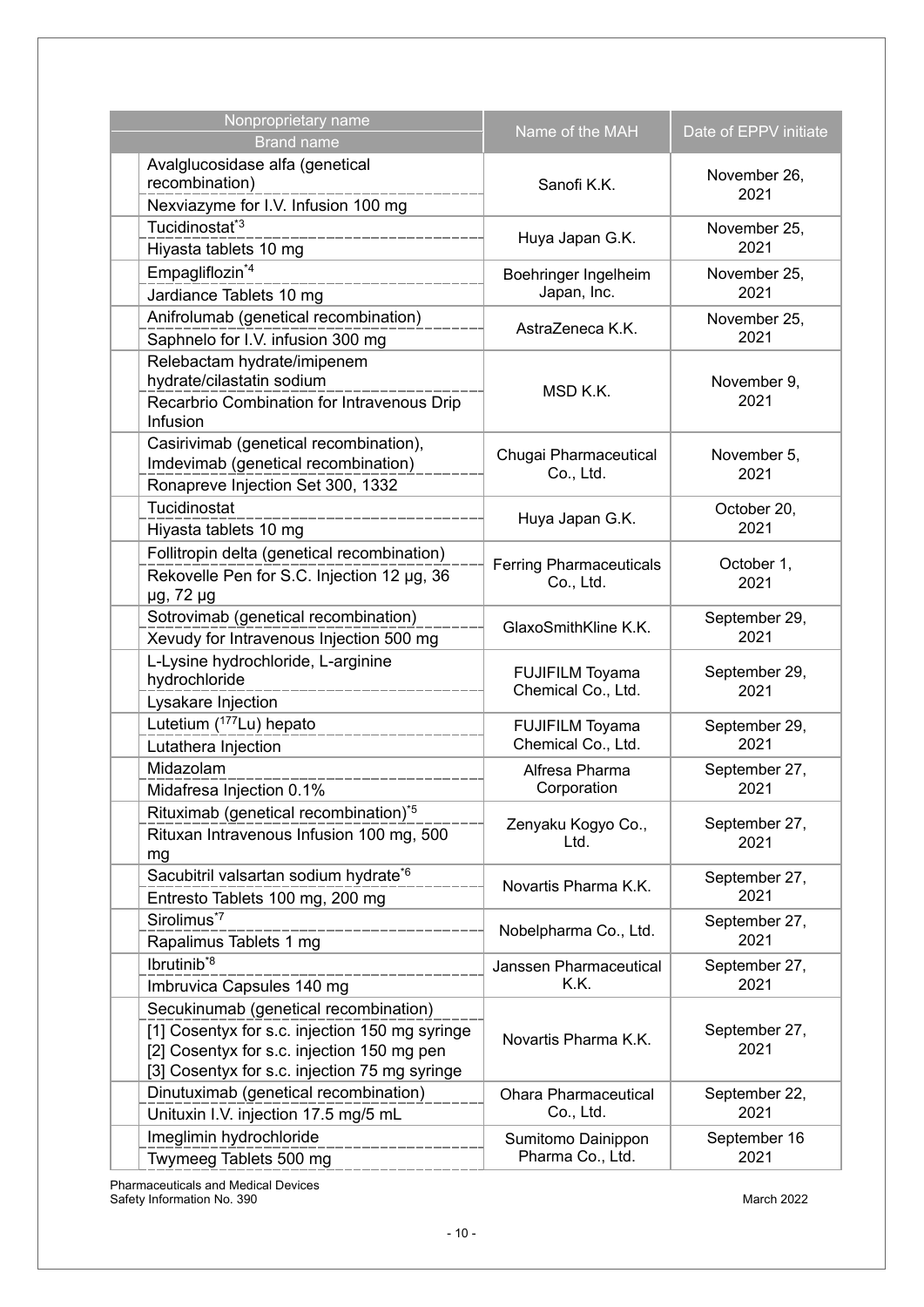| Nonproprietary name<br><b>Brand name</b>                                                                                                | Name of the MAH                                  | Date of EPPV initiate |
|-----------------------------------------------------------------------------------------------------------------------------------------|--------------------------------------------------|-----------------------|
| Vericiguat<br>Verquvo tablets 2.5 mg, 5 mg, 10 mg                                                                                       | Bayer Yakuhin Ltd.                               | September 15,<br>2021 |
| Fremanezumab (genetical recombination)<br>Ajovy Syringes for S.C. Injection 225 mg                                                      | Otsuka Pharmaceutical<br>Co., Ltd.               | August 30,<br>2021    |
| Givosiran sodium<br>Givlaari Subcutaneous Injection 189 mg                                                                              | Alnylam Japan K.K.                               | August 30,<br>2021    |
| Upadacitinib hydrate <sup>*9</sup><br>Rinvoq Tablets 7.5 mg, 15 mg                                                                      | AbbVie GK                                        | August 25,<br>2021    |
| Dapagliflozin propylene glycolate hydrate*10<br>Forxiga 5 mg, 10 mg tablets                                                             | AstraZeneca K.K.                                 | August 25,<br>2021    |
| Selexipag <sup>*11</sup><br>Uptravi Tablets 0.2 mg, 0.4 mg                                                                              | Nippon Shinyaku Co.,<br>Ltd.                     | August 25,<br>2021    |
| Fentanyl citrate*12<br>Fentos Tapes 0.5 mg, 1 mg, 2 mg, 4 mg, 6<br>mg, 8 mg                                                             | Hisamitsu<br>Pharmaceutical Co., Inc.            | August 25,<br>2021    |
| Upacicalcet sodium hydrate<br>Upasita IV Injection Syringe for Dialysis 25<br>µg, 50 µg, 100 µg, 150 µg, 200 µg, 250 µg,<br>$300 \mu g$ | Sanwa Kagaku<br>Kenkyusho Co., Ltd.              | August 20,<br>2021    |
| Teduglutide (genetical recombination)<br>Revestive 3.8 mg for S.C. Injection                                                            | <b>Takeda Pharmaceutical</b><br>Company Limited. | August 18,<br>2021    |
| COVID-19 (SARS-CoV-2) Vaccine<br>(recombinant chimpanzee adenovirus vector)<br>Vaxzevria Intramuscular Injection                        | AstraZeneca K.K.                                 | August 16,<br>2021    |
| Erenumab (genetical recombination)<br>Aimovig Subcutaneous injection Pens 70 mg                                                         | Amgen K.K.                                       | August 12,<br>2021    |
| Risdiplam<br>Evrysdi Dry Syrup 60 mg                                                                                                    | Chugai Pharmaceutical<br>Co., Ltd.               | August 12,<br>2021    |
| Tazemetostat hydrobromide<br>Tazverik tablets 200 mg                                                                                    | Eisai Co., Ltd.                                  | August 16,<br>2021    |
| Larotrectinib sulfate<br>Vitrakvi oral solution 20 mg/mL                                                                                | Bayer Yakuhin Ltd.                               | August 6,<br>2021     |
| Simoctocog alfa (genetical recombination)<br>Nuwiq For I.V. Injection 250, 500, 1000,<br>2000, 2500, 3000, 4000                         | Fujimoto<br>Pharmaceutical<br>Corporation        | August 2,<br>2021     |

\*1 SARS-CoV-2 pneumonia (limited to patients requiring oxygen intervention)

\*2 Prevention of recurrence of ischaemic cerebrovascular disease following the former appearance of ischaemic cerebrovascular disease (associated with large-artery atherosclerosis or small-vessel occlusion) (restricted to cases with a high risk of ischaemic stroke).

\*3 Relapsed or refractory peripheral T-cell lymphoma

\*4 Chronic heart failure (only in patients who are receiving standard of care for chronic heart failure)

\*5 Systemic scleroderma

\*6 Hypertension

\*7 Refractory lymphatic diseases (lymphangioma (lymphatic malformation), lymphangiomatosis, Gorham's disease, lymphangiectasia)

\*8 Chronic graft versus host disease after haematopoietic stem cell transplantation (when steroids are not sufficiently effective)

\*9 Atopic dermatitis that has not responded adequately to conventional treatments

Pharmaceuticals and Medical Devices Safety Information No. 390 **March 2022** March 2022